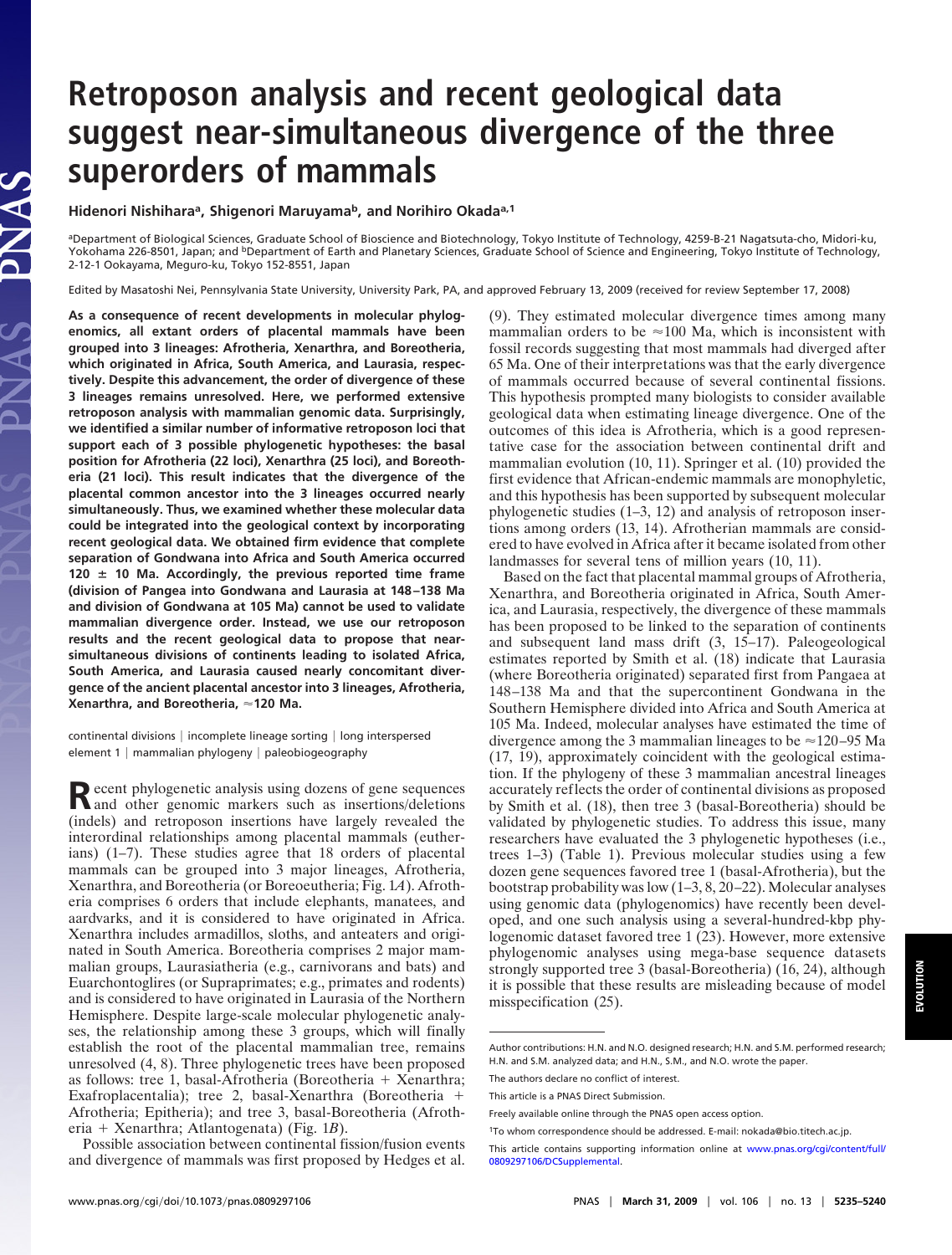

**Fig. 1.** Placental mammalian tree and 3 phylogenetic hypotheses of major lineages. (*A*) Mammalian interordinal phylogeny previously analyzed by retroposon insertion analysis (6) with the time scale (53). The bold vertical line denotes the root of placental mammals that was addressed in this study. (*B*) Three phylogenetic hypotheses to root the eutherian tree: tree 1, Exafroplacentalia (Afrotheria basal); tree 2, Epitheria (Xenarthra basal); and tree 3, Atlantogenata (Boreotheria basal).

Rare genomic changes such as retroposon insertions and indels are quite useful phylogenetic markers. The nearly homoplasy-free character of retroposons has been established (26, 27), and application of retroposons to reveal true phylogeny already has a credible scientific history (5, 6, 14, 17, 28–35). In addition, duplication of several nucleotides [target-site duplications (TSDs)], which often occurs upon retrotransposition (36), can also be used as a hallmark of homoplasy-free insertion of retroposons. Interestingly, retroposon analysis can also be ap-

|  |  |  |  | Table 1. Previous studies supporting trees 1-3 |  |  |
|--|--|--|--|------------------------------------------------|--|--|
|--|--|--|--|------------------------------------------------|--|--|

| Hypotheses | Dataset, sequence length (ref.)                    |  |  |  |
|------------|----------------------------------------------------|--|--|--|
| Tree 1     | Nuclear $+$ mitochondrial genes, 16.4 kb (3)       |  |  |  |
|            | Nuclear $+$ mitochondrial genes, 17.7 kb (21)      |  |  |  |
|            | Three nuclear genes, 5 kb (20)                     |  |  |  |
|            | Mitochondrial genes, 3,516 residues (55)           |  |  |  |
|            | Nuclear $+$ mitochondrial genes (22)               |  |  |  |
|            | Nuclear genes, 205 kb (23)                         |  |  |  |
| Tree 2     | Nuclear + mitochondrial genes, 7,999 residues (55) |  |  |  |
|            | Two retroposon loci (5)                            |  |  |  |
| Tree 3     | Three nuclear genes (55, 56)                       |  |  |  |
|            | Two retroposon loci (17)                           |  |  |  |
|            | 1,700 nuclear genes, 1.4 Mb (16)                   |  |  |  |
|            | 2,840 nuclear genes, 723,000 residues (24)         |  |  |  |
|            | Nuclear genes $+$ conserved sequences, 1.9 Mb (57) |  |  |  |

**5236** | www.pnas.org/cgi/doi/10.1073/pnas.0809297106 Nishihara et al.

plied to cases in which multiple species divergences occurred in a short evolutionary time. In these cases, ancestral polymorphisms based on the presence or absence of a retroposon should be retained after species divergence, and each retroposon would be randomly fixed or lost in a diverged lineage, resulting in distinct retroposon insertion patterns (6, 33, 37–39). Identification of such inconsistent insertions in a certain species group leads to the conclusion that the lineages diverged in a very short evolutionary time (38).

Kriegs et al. (5) reported 2 retroposon insertion loci that support tree 2 (basal-Xenarthra). Their data, however, were somewhat ambiguous because of ragged end points of the aligned sequences as described by Murphy et al. (17). Murphy et al. reported 2 unambiguous retroposon loci and 4 indels in support of tree 3 (basal-Boreotheria).

Overall, recent phylogenomic analyses of both mega-base gene sequence data and rare genomic changes have provided evidence that Boreotheria first diverged from the common ancestor of placental mammals and that the other placentals (Atlantogenata) diverged into Xenarthra in South America and Afrotheria in Africa along with the division of Gondwana (tree 3) (Table 1). This scenario is apparently consistent with the geological data by Smith et al. (18). In the present study, however, we present a different scenario from those proposed previously. We performed an extensive retroposon analysis using genomic data and provide strong evidence that the 3 lineages diverged nearly simultaneously. Our molecular data prompted us to re-examine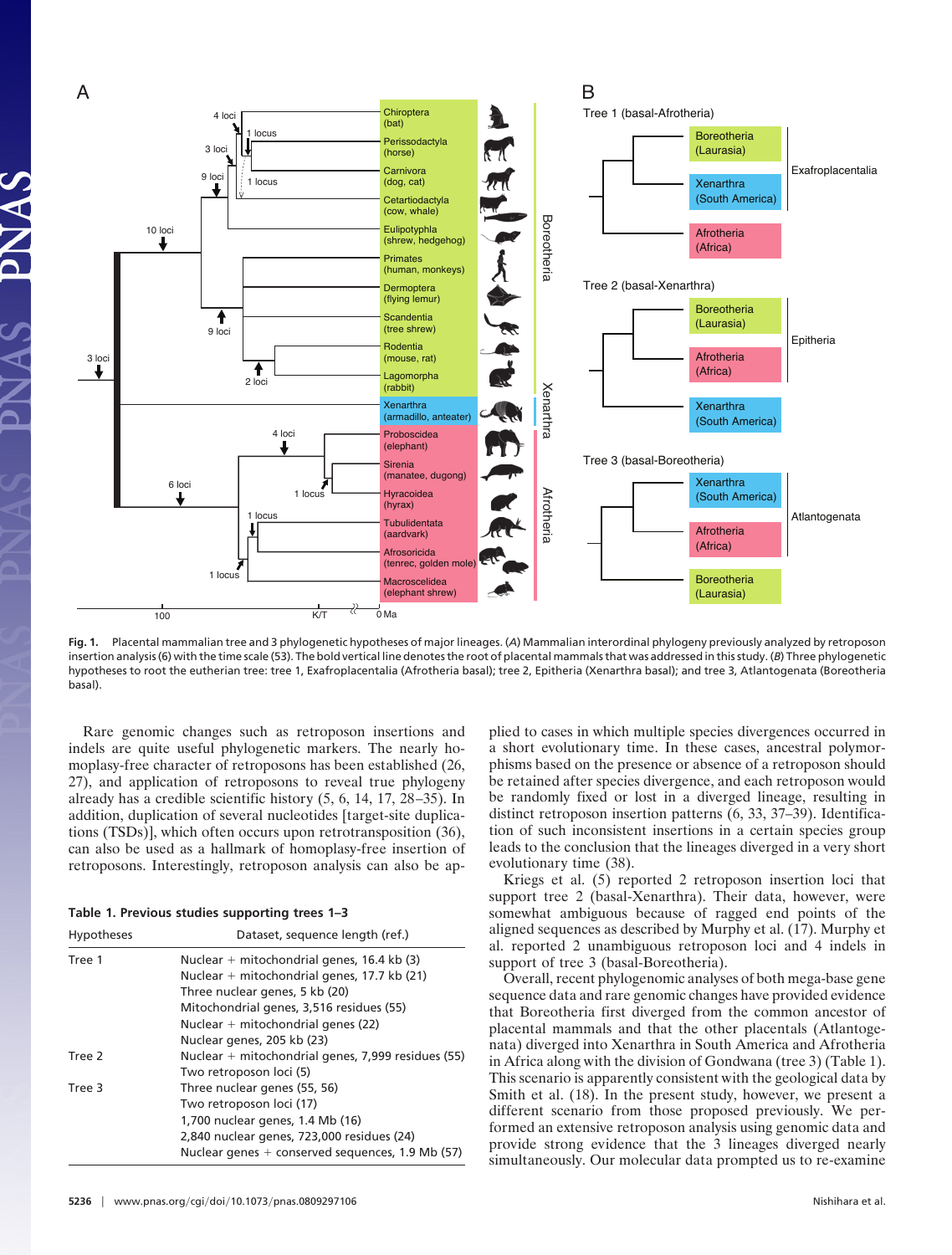|   | HDL1373 (Tree 1)<br>Human<br>Chimp<br>Rhesus<br>Mouse | ACATAATAGCAACCTGATAGCTGCTCTTAAGCAAAGAGCTCTCTTTTTAAGCTCTCTTTTTAAATTAGTAAAATACACATAACATAAAA // TTGCTGAGACCCCTCTTTTTAATTTATAACTTTTAGT-TCCCAGGAAA<br>ACATAATAGCAACCTGATAGCTGCTCTTAAGCAAAGAGCTCTCTTTTTAAATTATTATAGTAAAATACACATAAAAA // TTGCTGAGACCCCTCTTTTTAATTTATAACTTTTAGT-TCCCAGGAAA<br>ATATGATAGCAACATGACAGCTGCTCTTAAGCAAAGACCTCTTTTTAAGCAATTATTATAGTAAAGCACACATAACATAAAA // TTGCTGAGACCCCTCTTTTTAAATTTAAACCTTTTAGT-TCCCAGGAAA | ------------------------------ | TTG---AGGTACCTTTATATAATTCAAATGTTCTAGC-CCTTAGAAGA         |  |
|---|-------------------------------------------------------|-------------------------------------------------------------------------------------------------------------------------------------------------------------------------------------------------------------------------------------------------------------------------------------------------------------------------------------------------------------------------------------------------------------------------------|--------------------------------|----------------------------------------------------------|--|
|   | Doa                                                   | CCCTGA--------------TTCTTTAGCCAAGACCCCT-TTTTATTATTATTATTATAGCATATAACATAGAA // TTGCTGACATCCCTCCTTTTTAACTTATAACTTTTAGT-TTCCAGAAAG                                                                                                                                                                                                                                                                                               |                                |                                                          |  |
|   | Cow                                                   | TCCTGA--------------CTCCATAGTGAATATTTGTCTTTCTATATTGTGGT---AAAATGC-----ACATAAAA // CTACTGAGAC--TTCTTTTTAAAC-TTGTAGC-TCCCAGGAAA                                                                                                                                                                                                                                                                                                 |                                |                                                          |  |
|   |                                                       | Armadillo CCCTAA--------------CTCCATACCAAAAACTCTCCCCTTTTAAATGGTGATAAAATACACATAACATA--- // TTTCTGACACCCCTCTTTTTGACTTAAACTTTGCAGC-TCCCAGGAAA                                                                                                                                                                                                                                                                                    |                                |                                                          |  |
|   | Elephant                                              |                                                                                                                                                                                                                                                                                                                                                                                                                               |                                |                                                          |  |
|   | Tenrec                                                | CTCTGA-                                                                                                                                                                                                                                                                                                                                                                                                                       |                                |                                                          |  |
| B | HDL2483 (Tree 2)                                      |                                                                                                                                                                                                                                                                                                                                                                                                                               |                                |                                                          |  |
|   | Human                                                 |                                                                                                                                                                                                                                                                                                                                                                                                                               |                                |                                                          |  |
|   | Chimp                                                 | CCGTGGTGTAGATATTCCTCCTGTGTCTAATTTCGATGTACCACCTGTTTATTTTTGTTTTTT-AAACATCTTAATTATAAT // CATTTTGCTTAT-----------------ACGGTTTGATAACCAGCT                                                                                                                                                                                                                                                                                         |                                |                                                          |  |
|   | Rhesus                                                | CCGTAGTGGAGATATTCCTCCTGTGTCCAATTTTGATGTACCACCTGTTTATTTTT------TTAAAACATCTTAATTATTAT // CATTTTGCTTATCTGTTTGTCCTACCAGTGGTTTGATAACCCCCT                                                                                                                                                                                                                                                                                          |                                |                                                          |  |
|   | Mouse                                                 | CTGTGGCATCAATATTTCTATTATGTCCAATATTAAGATACCAATTTTAAAAA---------TTAGAGAACTTTATCCTAAA // CACTCTGGTTAGTCTTATGTAC---AGT-ATCTAG---CCAGCT                                                                                                                                                                                                                                                                                            |                                |                                                          |  |
|   | Rat                                                   | TTGTGGCATAAATATTTCCATTATGTCCAATGTTAAGATACCAACTTAAAAAA---------TTAGCGAACTTTATTCTAAT // AATTCTTCTTAGTCTTACATAG----AGTTGTCTAGC--CCAGCT                                                                                                                                                                                                                                                                                           |                                |                                                          |  |
|   | Dog                                                   |                                                                                                                                                                                                                                                                                                                                                                                                                               |                                |                                                          |  |
|   | Cow                                                   | CTGTGA-AATAAGACTCTGAACATGTCCAGTTT---------TTTAAAAAA--------GGGGGGCCAGCTTTATTGAGAT // CCTTTTGTTTATCCATTTATCCTACCAGTGGCTTAAAAACTAGCT                                                                                                                                                                                                                                                                                            |                                |                                                          |  |
|   | Elephant                                              | TCATGGTATAAGTACTCCCGCCATAGCCAATGTCGAGTTACTGACTTTTTTAA--------AAACAGCCATTGAGATAATAAT // TATTTTGCTTCTTCA-TTGTCCTATCAACCGTTTAATAACCAGCT                                                                                                                                                                                                                                                                                          |                                |                                                          |  |
|   | Tenrec                                                | TTATGGTGTAAATACTCCCACCCTGAGTAATTTTGAGTAAAATACAAAATTTTTA--------GAGCCACTGAGAT-ATTAT // CATTTTGCTTCTCATTTGTGATACCAACAGTTTAATGACCAGCT                                                                                                                                                                                                                                                                                            |                                |                                                          |  |
|   |                                                       |                                                                                                                                                                                                                                                                                                                                                                                                                               |                                |                                                          |  |
|   | HDL3369 (Tree 3)                                      |                                                                                                                                                                                                                                                                                                                                                                                                                               |                                |                                                          |  |
|   |                                                       | Armadillo ACCTTTCAAAGCTAGAGGCCCACTTGGTGGTGATCACTGTCAACCCCTCCT------TATTTCTTTTAATTTTG // TCTGATTTCTGTCTGCCATGGGCCCCTC-TTCCATGGTGTAGCCAACATCTTGAGC                                                                                                                                                                                                                                                                              |                                |                                                          |  |
|   | Elephant                                              | ACTTTCTGTAGCCAGAGGCTTATGTGGTAGGGATCA-TGCCTCCCCCG---ACTCATTTTAAAGAAAATCTTG // CCGCTAATCTGTCTTCACAGCCTCCTT-TTTCATGAGGTAGCCAACATCTTGGAC                                                                                                                                                                                                                                                                                          |                                |                                                          |  |
|   | Tenrec                                                | ACCTTCTACAGCCAGAGATTTATGTGAT-GGGAGATTATTTCGCCCCCGCTACCTAATTTTAGAGAAATATTTG // CCACTAATCTGTTGCACAACCTCAACTTTTCATGAAGCAGTCAATATCTTGGC                                                                                                                                                                                                                                                                                           |                                |                                                          |  |
|   | Human                                                 | ACGTTTGGCAGCCAGAGGCTCACTTAGTAGTGATTATGGCCTCC                                                                                                                                                                                                                                                                                                                                                                                  |                                |                                                          |  |
|   | Chimp                                                 | ACCTTTGGCAGCCAGAGGCTCACTTAGTAGTGATTATGGCCTCC                                                                                                                                                                                                                                                                                                                                                                                  |                                |                                                          |  |
|   | Rhesus                                                | ACCTTTGGCAGCCAGAGGCTCACTTAGTAGTGAGCGTGGCCGCC-                                                                                                                                                                                                                                                                                                                                                                                 |                                |                                                          |  |
|   | Mouse                                                 |                                                                                                                                                                                                                                                                                                                                                                                                                               |                                |                                                          |  |
|   | Rat                                                   |                                                                                                                                                                                                                                                                                                                                                                                                                               |                                |                                                          |  |
|   | Dog                                                   |                                                                                                                                                                                                                                                                                                                                                                                                                               |                                |                                                          |  |
|   | Cow                                                   |                                                                                                                                                                                                                                                                                                                                                                                                                               |                                | --------------------------TC-ATCTATGAGGTAGTCAACACCTTGAGT |  |
|   |                                                       |                                                                                                                                                                                                                                                                                                                                                                                                                               |                                |                                                          |  |

**Fig. 2.** Three examples of L1 insertion loci supporting tree 1 (*A*), tree 2 (*B*), and tree 3 (*C*). Black and gray boxes denote the L1 and the TSD sequences, respectively. The latter were generated during L1 integration and indicate bona fide retrotransposition. The central region of the inserted L1 sequence has been omitted.

recent geological data, incorporation of which suggests that the Africa–South America separation occurred at  $\approx$  120 Ma. This estimated time frame is much earlier than that (i.e., 105 Ma) proposed by Smith et al. (18). We also discuss caveats for applying Smith et al.'s geological data to biogeographic questions.

### **Results and Discussion**

**Isolation of Multiple Long Interspersed Element 1 (L1) Loci Supporting Each of the 3 Phylogenetic Hypotheses.** In this study, genomic data of human, armadillo, and elephant were used as representatives of Boreotheria, Xenarthra, and Afrotheria, respectively. There are 83,331, 178,357, and 135,739 L1MB elements in the genomes of human, armadillo, and elephant, respectively. Among them, 19,783 loci were compared among the 3 species by using the method shown in [Fig. S1,](http://www.pnas.org/cgi/data/0809297106/DCSupplemental/Supplemental_PDF#nameddest=SF1) revealing 1,382 possible informative loci (i.e., loci where L1MB was present in any 2 of the 3 species). After removing false-positive loci by referring to alignments available in the University of California Santa Cruz Genome Browser, 68 phylogenetically-informative loci were aligned, including the additional sequences of other placental mammals such as chimpanzee, rhesus macaque, mouse, rat, rabbit, dog, cow, and tenrec (Fig. 2 and [Fig. S2\)](http://www.pnas.org/cgi/data/0809297106/DCSupplemental/Supplemental_PDF#nameddest=SF2). Among them, trees 1, 2, and 3 were supported by 22, 25, and 21 loci, respectively. Using our strategy, we successfully identified the 4 loci reported by Kriegs et al. (5) and Murphy et al. (17) (Table 2), an indication of the comprehensiveness of the strategy. Our data include some cases of ambiguous L1 insertions in which no TSD was observed. However, even considering only bona fide L1 insertions having a TSD in the flanking regions, we still found an obvious inconsistency involving 16, 21, and 16 unambiguous L1 insertions that support trees 1, 2, and 3, respectively (Table 2).

**Near-Simultaneous Divergence of a Common Ancestor of Placental Mammals into 3 Lineages.** As briefly described in the Introduction, inconsistency of retroposon insertions will be observed if species had diverged over a short evolutionary time span in which ancestral polymorphisms were followed by incomplete lineage sorting in a diverged lineage (38). Our group has already reported 3 cases, namely charr (40), cichlids (37, 41), and baleen whales (39), in which the order of species divergence could not be deduced because of extensive retroposon insertion inconsistency. In the present case, it is remarkable that such a large number of inconsistent loci could be characterized (Table 2). The fact that our L1 insertion data evenly support 3 different trees provides convincing evidence that 3 ancient lineages of placental mammals, namely Boreotheria, Xenarthra, and Afrotheria, diverged nearly simultaneously from a common ancestor.

Analysis of gene sequences alone generally is insufficient to provide convincing evidence that multiple divergences occurred nearly simultaneously. Even if the same analysis of 2 different genes in several lineages yields different trees, this is not necessarily an indication that they diverged nearly simultaneously because the result might be misleading owing to unusual gene characteristics or systematic errors such as long branch attraction, compositional bias, or heterotachy. Therefore, a comprehensive survey of retroposon loci from genomewide sequence data yields very useful markers for determining whether several ancient lineages diverged nearly simultaneously, as is demonstrated by our current results.

In general, acquisition of additional sequence data may allow resolution of a confounding phylogenetic relationship. As such, it could be argued that additional sequence data from the armadillo and elephant genomes could resolve the relationship among the 3 mammalian groups. However, a nearly equivalent number of L1 loci for the 3 trees was obtained from our extensive screen of all L1 loci from the complete human genome and the  $2\times$  genomic sequence coverage of armadillo and elephant data, corresponding to  $\approx 70\%$  of their whole genomes. Thus, given the data presented in Table 2 we consider that, even if additional sequence data were obtained once the armadillo and elephant genome sequences are completed, the number of L1 loci for the 3 trees still would not differ significantly. In any cases, the conclusion of nearly simultaneous divergence of 3 early mammalian lineages would not change.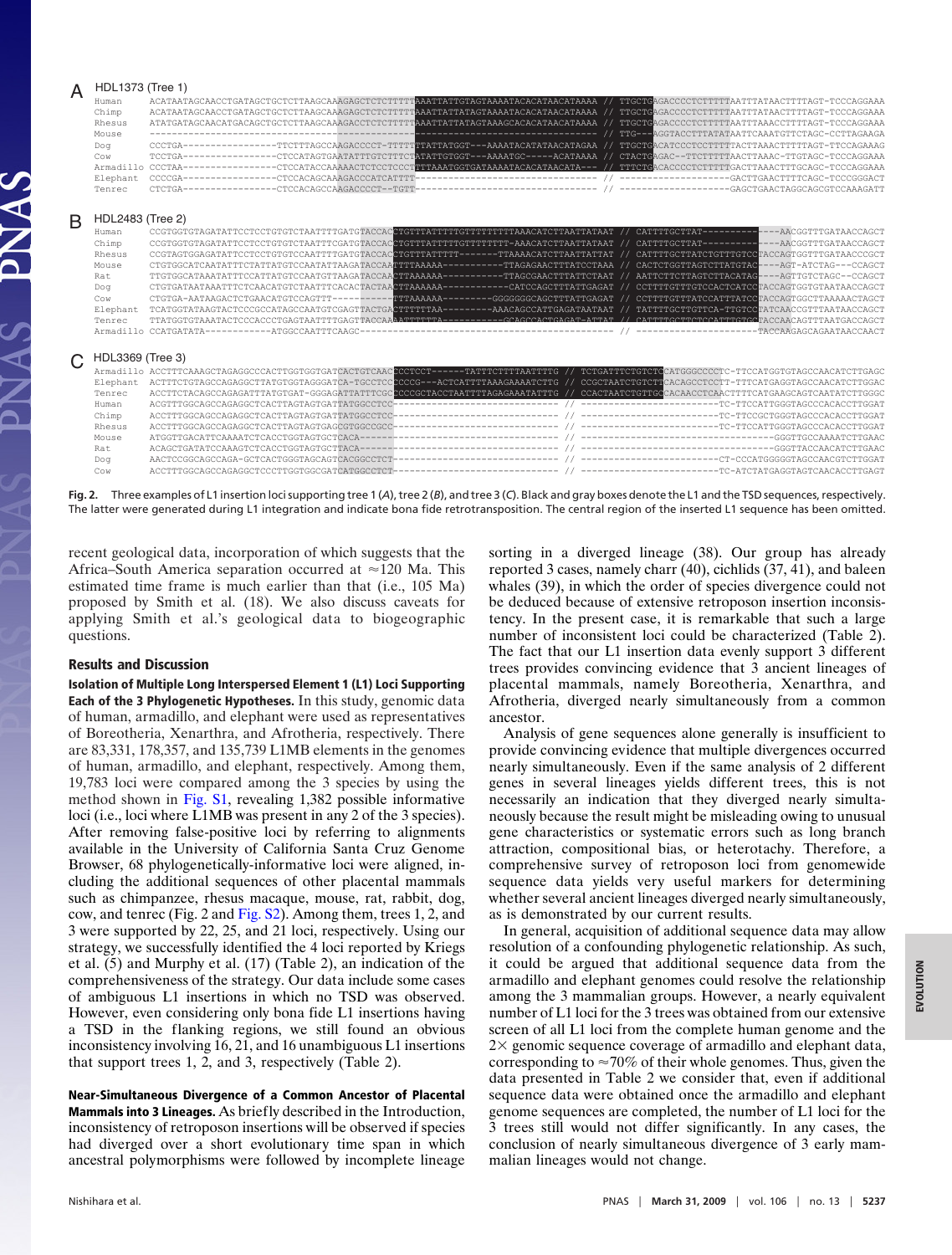#### **Table 2. Informative L1MB loci supporting trees 1–3**

| Tree 1         |              |                |                | Tree 2       |         | Tree 3               |              |         |
|----------------|--------------|----------------|----------------|--------------|---------|----------------------|--------------|---------|
| Locus          | L1 subfamily | TSD, nt        | Locus          | L1 subfamily | TSD, nt | Locus                | L1 subfamily | TSD, nt |
| <b>HDL1007</b> | L1MB5        |                | HDL2003        | L1MB4        | 4       | HDL3016 <sup>+</sup> | L1MB5        | 19      |
| HDL1040        | L1MB5        |                | HDL2090        | L1MB5        | 10      | HDL3051              | L1MB7        | 7       |
| <b>HDL1061</b> | L1MB5        |                | HDL2102        | L1MB4        | 13      | HDL3074              | L1MB7        |         |
| <b>HDL1081</b> | L1MB2        | 8              | HDL2121        | L1MB5        | 6       | HDL3078              | L1MB5        | 15      |
| <b>HDL1119</b> | L1MB8        | 7              | HDL2203        | L1MB5        | 4       | HDL3089              | L1MB8        | 13      |
| <b>HDL1122</b> | L1MB5        | $\overline{7}$ | <b>HDL2223</b> | L1MB8        | 9       | HDL3101              | L1MB5        | 13      |
| <b>HDL1125</b> | L1MB7        | 12             | <b>HDL2237</b> | L1MB5        | 14      | HDL3133              | L1MB7        |         |
| <b>HDL1136</b> | L1MB2        | 15             | <b>HDL2242</b> | L1MB5        | 11      | HDL3138              | L1MB5        | 5       |
| <b>HDL1141</b> | L1MB7        |                | <b>HDL2279</b> | L1MB8        | 15      | HDL3146              | L1MB5        | 10      |
| <b>HDL1144</b> | L1MB8        | 18             | HDL2307        | L1MB5        |         | HDL3161              | L1MB5        | 6       |
| HDL1171        | L1MB5        | 5              | HDL2309        | L1MB5        | 10      | HDL3214              | L1MB5        |         |
| <b>HDL1200</b> | L1MB5        | 9              | HDL2333        | L1MB5        | 16      | <b>HDL3225</b>       | L1MB8        | 14      |
| <b>HDL1208</b> | L1MB5        | 14             | HDL2340        | L1MB5        | 10      | HDL3266 <sup>+</sup> | L1MB5        | 15      |
| HDL1233        | L1MB7        |                | <b>HDL2345</b> | L1MB7        |         | HDL3283              | L1MB5        | 8       |
| <b>HDL1256</b> | L1MB4        | 14             | <b>HDL2368</b> | L1MB5        | 15      | <b>HDL3295</b>       | L1MB5        | 6       |
| <b>HDL1262</b> | L1MB4        | 14             | HDL2370        | L1MB4        | 8       | HDL3314              | L1MB5        |         |
| <b>HDL1276</b> | L1MB5        | 16             | HDL2380        | L1MB5        | 9       | HDL3324              | L1MB4        |         |
| <b>HDL1287</b> | L1MB8        | 11             | <b>HDL2387</b> | L1MB5        | 13      | HDL3347              | L1MB4        | 7       |
| <b>HDL1337</b> | L1MB5        | 7              | HDL2433*       | L1MB5        | 6       | HDL3355              | L1MB8        | 6       |
| HDL1360        | L1MB5        |                | <b>HDL2443</b> | L1MB5        | 15      | HDL3366              | L1MB5        | 7       |
| <b>HDL1372</b> | L1MB5        | 8              | <b>HDL2446</b> | L1MB7        | 10      | HDL3369              | L1MB5        | 10      |
| HDL1373        | L1MB5        | 14             | <b>HDL2457</b> | L1MB4        | 8       |                      |              |         |
|                |              |                | <b>HDL2483</b> | L1MB8        | 6       |                      |              |         |
|                |              |                | HDL2499*       | L1MB5        |         |                      |              |         |
|                |              |                | <b>HDL2548</b> | L1MB8        |         |                      |              |         |

TSD, number of nucleotides in TSD. Alignments of all the loci are shown in [Fig. S2.](http://www.pnas.org/cgi/data//DCSupplemental/Supplemental_PDF#nameddest=SF2)

\*Two L1 loci reported by Kriegs et al. (5).

†Two L1 loci reported by Murphy et al. (17).

**Geological Evidence Supporting Multiple Continental Divisions, Occurring Over a Short Period 120 Ma, that Hindered Dispersion of Terrestrial Mammals.** As described in the Introduction, divergences and dispersal of mammals has been linked to continental separation and subsequent drift, as has often been suggested by evolutionary biologists (9–11). Also, in the case of the 3 ancient mammalian lineages, based on the origins of Boreotheria in Laurasia, Xenarthra in South America, and Afrotheria in Africa, the association between mammalian divergence and continental divisions has been discussed by many researchers (3, 15–17, 42), with many referring to the geological data collected by Smith et al. (18) who proposed division of Pangea into Laurasia and Gondwana at 148–138 Ma and division of Gondwana into Africa and South America at 105 Ma. Although the conclusions of Smith et al. are meaningful from a geological viewpoint, we propose that they may not be directly applicable to biogeographic questions, as discussed below.

First, we examined the physical connection between Africa and South America. The data by Smith et al. (18) were based on the spatiotemporal distribution of magnetic stripes on the Atlantic Ocean floor, which were identified by measuring magnetic patterns of crust at the deep sea bottom from a ship. Magnetic stripes are generated by the normal polarity reversals of the Earth's magnetism over time. Accordingly, these data indicate the appearance at 105 Ma of a new oceanic crust with a particular magnetic stripe, the depth of which is always  $\approx$  2,700 m above the active midoceanic ridge. Taking into account the time required to create an ocean of 2,700-m depth from a continental division, the geographical separation between Africa and South America that hindered terrestrial dispersion of mammals would have occurred considerably earlier than 105 Ma. Curiously, this time lag has never been discussed by any molecular evolutionist who cited Smith et al.'s work. In addition, the geomagnetic time scale that Smith et al. used was revised recently. Further, magnetic stripes must be at least tens or hundreds of kilometers wide to be measured accurately, and thus the resolution of time by this method is limited.

However, paleogeographic maps of Africa have recently been published by Guiraud and Maulin (43) and Guiraud et al. (44) based on extensive compilation of drilling results of Mesozoic shallow marine sediments in Africa. These studies show the spatiotemporal distribution of the shallow marine ocean, which progressively extended landward because of the global sea-level rise (transgression) of  $\approx 300$  m from the Jurassic to the Cretaceous. Using on-land drilling data by Milani and Thomaz Filho (45) and paleogeography by Guiraud et al. (44) and de Wit (46), we reconstructed the paleogeography of the southern half of Pangea (Fig. 3). Because the North and South American continents were not connected above sea level from the Jurassic until the Miocene (20 Ma) (47), we focused on the relationships between Africa and South America and between Africa and Laurasia. At 146 Ma (Fig. 3*A*), the Central Atlantic Ocean was born by the eastward drift of Africa. Ridge propagation to open the South Atlantic Ocean proceeded not only southward from the Central Atlantic Ocean but also from south to north. The final connection point between South America and Africa, designated here as the Brazilian Bridge, remained at 120 Ma (Fig. 3 *B* and *D*). At 90 Ma (Fig. 3*C*), the opening of the Central and South Atlantic Oceans was completed. We used the revised geomagnetic time scale (47, 48) to update the paleogeographic map. In generating these maps, we considered changes in sea level (Fig. 3*E*). As shown in Fig. 3, from 146 Ma to 90 Ma, the area of the landmass (brown regions in Fig. 3 *A*–*C*) gradually decreased because of an increase in the sea level (compare the light-blue regions, representing shallow oceans, in Fig. 3 *A*–*C*), resulting in fragmentation of the continents. Thus, according to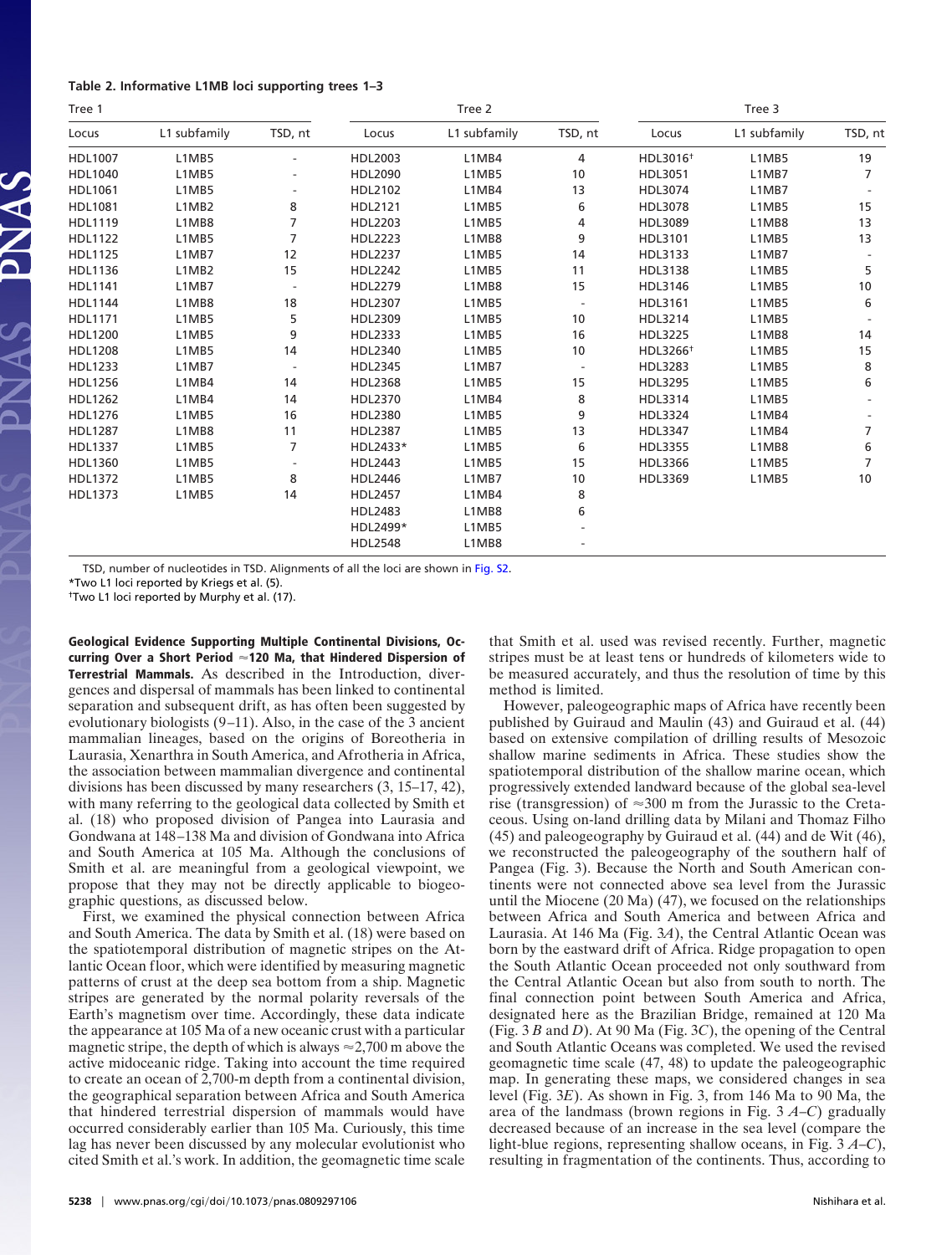

**Fig. 3.** A revised paleogeographic scenario based on recent geological data. (*A*–*C*) Paleogeographic reconstruction of Pangea at 146 Ma (*A*), 120 Ma (*B*), and 90 Ma (*C*) (modified after refs. 43– 48 and 52). (*D*) A magnified map at 120 Ma (boxed area in *B*) is shown emphasizing 2 bridges that connect 3 continents. Blue and light blue represent deep and shallow ocean depths, respectively. Brown areas and the yellow jagged line represent landmasses and the mid-Atlantic ridge, respectively. Only deep ocean is represented for Laurasia because drilling data are currently unavailable. (*E*) Sea-level rise (54) to yield subsequent fragmentation of Africa and South America was taken into consideration for the reconstruction.

the updated geological estimation, we propose that the Brazilian Bridge was the last connection point between Africa and South America and that 120 Ma (or slightly later) represents the most likely period when west and east Gondwana became separated. Indeed, unconformity in the basins of eastern South America  $\approx$ 115–120 Ma (figures 10 and 15 in ref. 45) suggests that the connection was finally broken around that time.

Interestingly, based on the presence of fossils of ammonites and other invertebrates from the north extending their range to the south through an open corridor, Jacobs et al. (49) proposed that the Atlantic Ocean was completed by the opening of the Equatorial Atlantic Gateway, which occurred in the Early Cretaceous ( $\approx$ 115 Ma). Therefore, terrestrial dispersion of an ancestral mammal between Africa and South America might have been blocked just before that time. Accordingly, our estimation of 120 Ma for that time is consistent with the estimate of Jacobs et al.

Regarding the relationship between Laurasia (Europe) and Africa, although conclusive geological evidence such as drilling

| Table 3. Estimated ages (in Ma) of the divisions of       |
|-----------------------------------------------------------|
| Africa-Laurasia and Africa-South America as determined in |
| several studies                                           |

Age, Ma

| Africa–S. America | Africa-Laurasia | Ref./source |  |  |
|-------------------|-----------------|-------------|--|--|
|                   | 110             | 50          |  |  |
| 105               | 148-138         | 18          |  |  |
| 115               |                 | 49          |  |  |
| ca. 120           | ca. 120?        | This study  |  |  |

data of the western Mediterranean Sea is not yet available, the geographic position of the west African promontory (Morocco) was close to the Iberian peninsula at 120 Ma, suggesting the possibility of a connection (i.e., Gibraltar Bridge) between Africa and Laurasia (see *[SI Text](http://www.pnas.org/cgi/data/0809297106/DCSupplemental/Supplemental_PDF#nameddest=STXT)*). As shown in Fig. 3*D*, landmasses (brown regions) of 3 continents (Laurasia, Africa, and South America) all can be connected through the Gibraltar and Brazilian Bridges. Traditionally, as shown in Table 3, the timing of the final separation of Africa from Europe has been variously defined by researchers as ranging from 148 Ma (18) to 110 Ma (50). Therefore, based on the updated drilling data supporting the final separation of Africa and South America  $\approx$  120 Ma (45), the possibility remains that the near-simultaneous separations of Laurasia, South America, and Africa might have occurred at  $\approx$  120 Ma. This geological estimation is not inconsistent with our present conclusion based on retroposon evidence.

## **Conclusion**

Contrary to recent phylogenomic results supporting tree 3 (16, 17, 24), an extensive genome-scale retroposon analysis in the present study revealed that the common ancestor of placental mammals diverged into Boreotheria, Xenarthra, and Afrotheria nearly simultaneously. From a geological viewpoint, Smith et al. (18) proposed that Laurasia was first separated at 148–138 Ma, followed by division of Gondwana into South America and Africa at 105 Ma, the time difference of which has been used by evolutionary biologists as a rationale to support a biogeographic scenario that Boreotheria diverged first. Here, we show that the data of Smith et al. (18) cannot be directly applied to biogeographic questions, especially with regard to the terrestrial dispersion of mammals. By re-examining the geological data, including newly-accumulated drilling data, and considering the sea-level change during the Cretaceous, we provide evidence that the last connection between Africa and South America was through the Brazilian Bridge at 120 Ma, which is considerably earlier than the 105 Ma (18) that has been referred to by evolutionary biologists (3, 15, 17, 42). We note the possibility that Laurasia and Africa were connected by the Gibraltar Bridge until 120 Ma, although definitive evidence to confirm this hypothesis is currently lacking. Finally, by combining the updated geological data with our retroposon evidence, we provide a scenario in which the divergence of the eutherian ancestor into Boreotheria, Xenarthra, and Afrotheria occurred nearly simultaneously at 120 Ma, possibly with almost concomitant cut-off of 2 bridges that had connected the 3 ancient continents, Laurasia, South America, and Africa [\(Fig. S3\)](http://www.pnas.org/cgi/data/0809297106/DCSupplemental/Supplemental_PDF#nameddest=SF3).

#### **Materials and Methods**

Genomic sequences of human (hg18), 9-banded armadillo (*Dasypus novemcinctus*) (dasNov1; 2× genome coverage), and African elephant (*Loxodonta* africana) (loxAfr1; 2× genome coverage) were obtained from the University of California Santa Cruz Genome Bioinformatics database (http://genome. ucsc.edu). We compared patterns based on the presence or absence of L1, a mammalian retroposon. Among 50 L1 subfamilies in mammalian genomes (51), L1 elements belonging to the L1MB subgroup are considered to be the most appropriate subfamily for analyses of mammalian interordinal relation